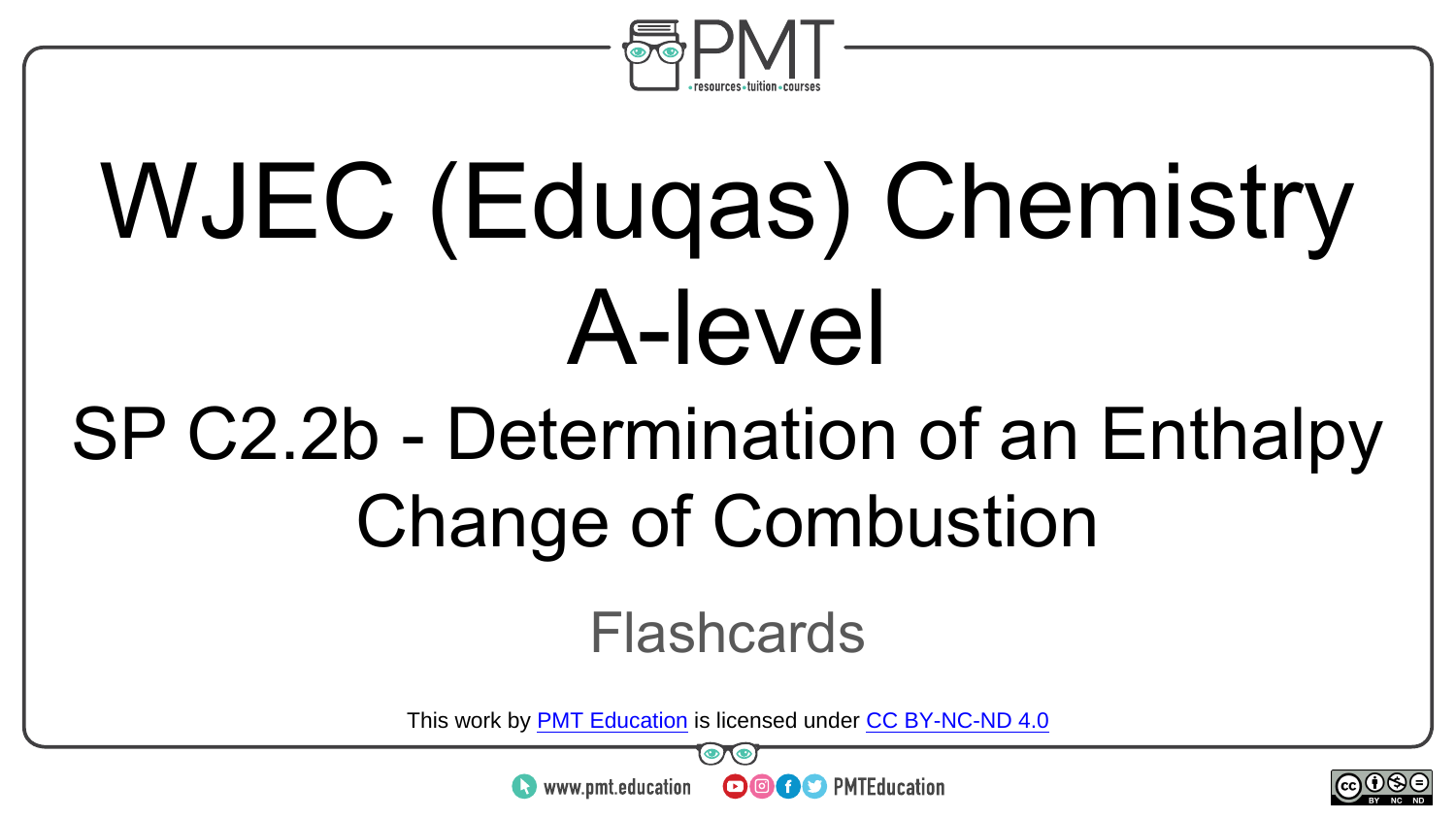

### Define enthalpy change



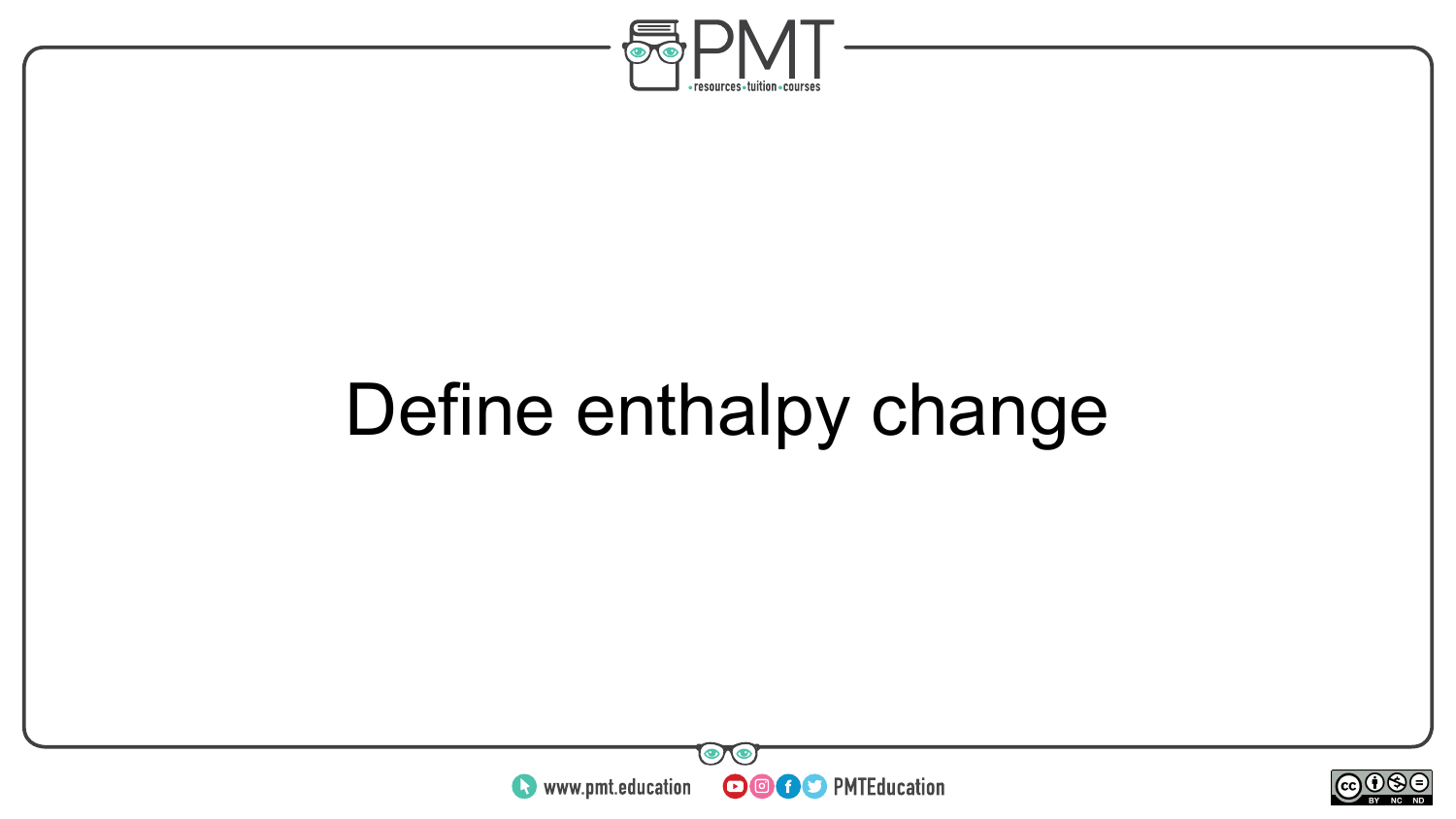

#### Define enthalpy change

# Enthalpy change is the heat energy evolved or absorbed in a reaction at constant pressure.



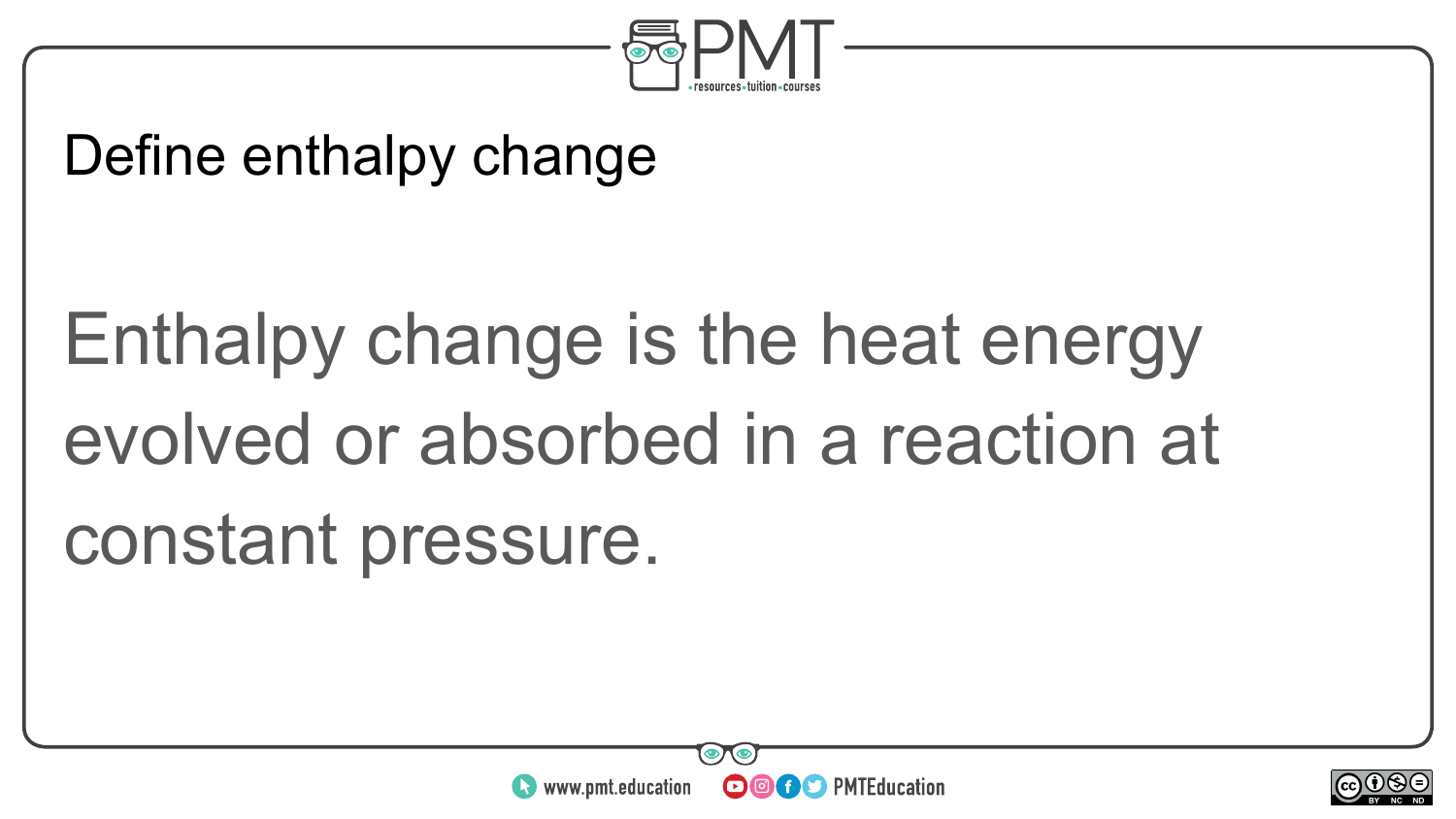

### Define standard enthalpy change of combustion



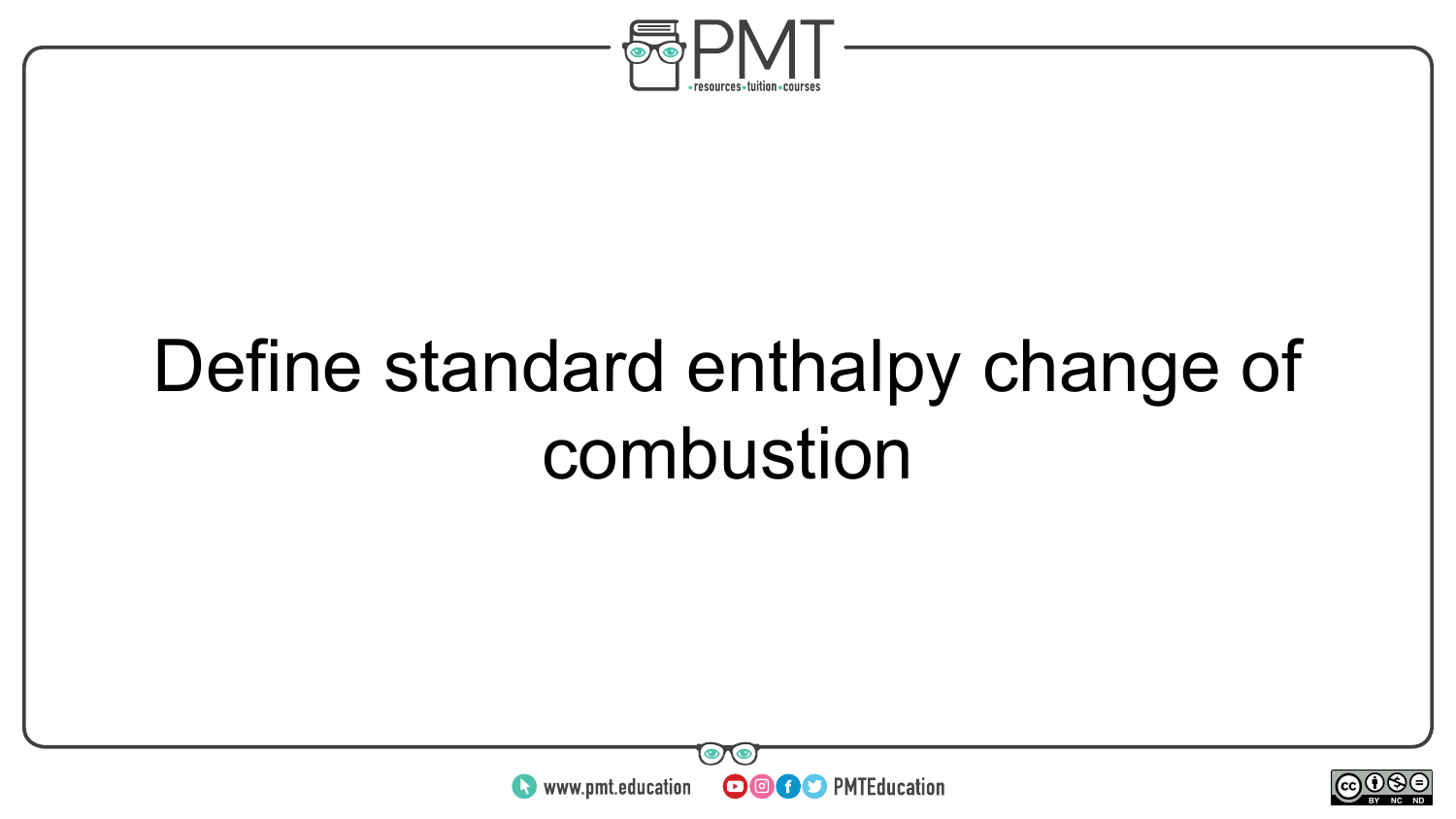

#### Define standard enthalpy change of combustion

The enthalpy change when one mole of a compound is burned completely in oxygen under standard conditions in their standard states.



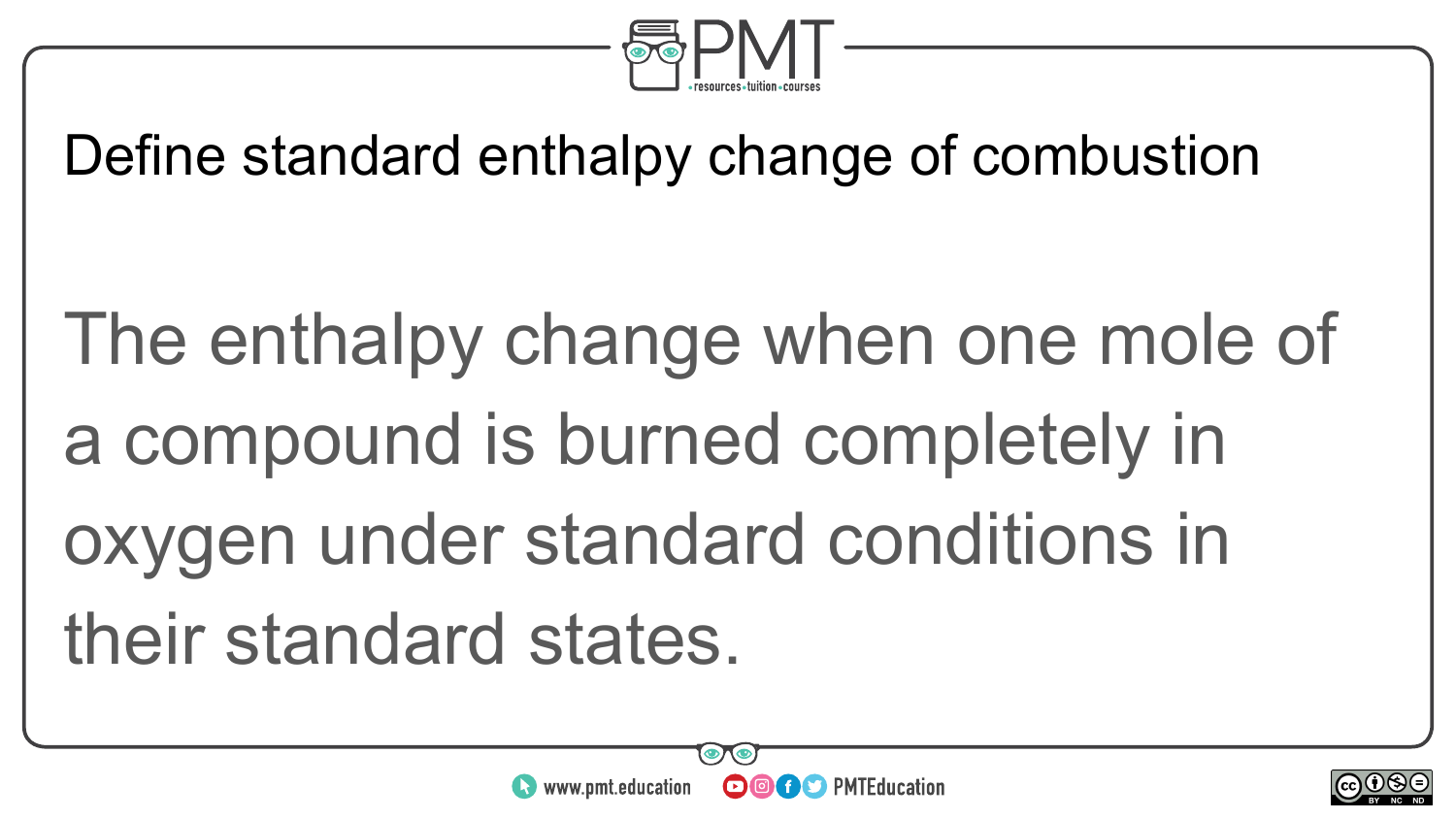

### What type of reaction is a combustion reaction?



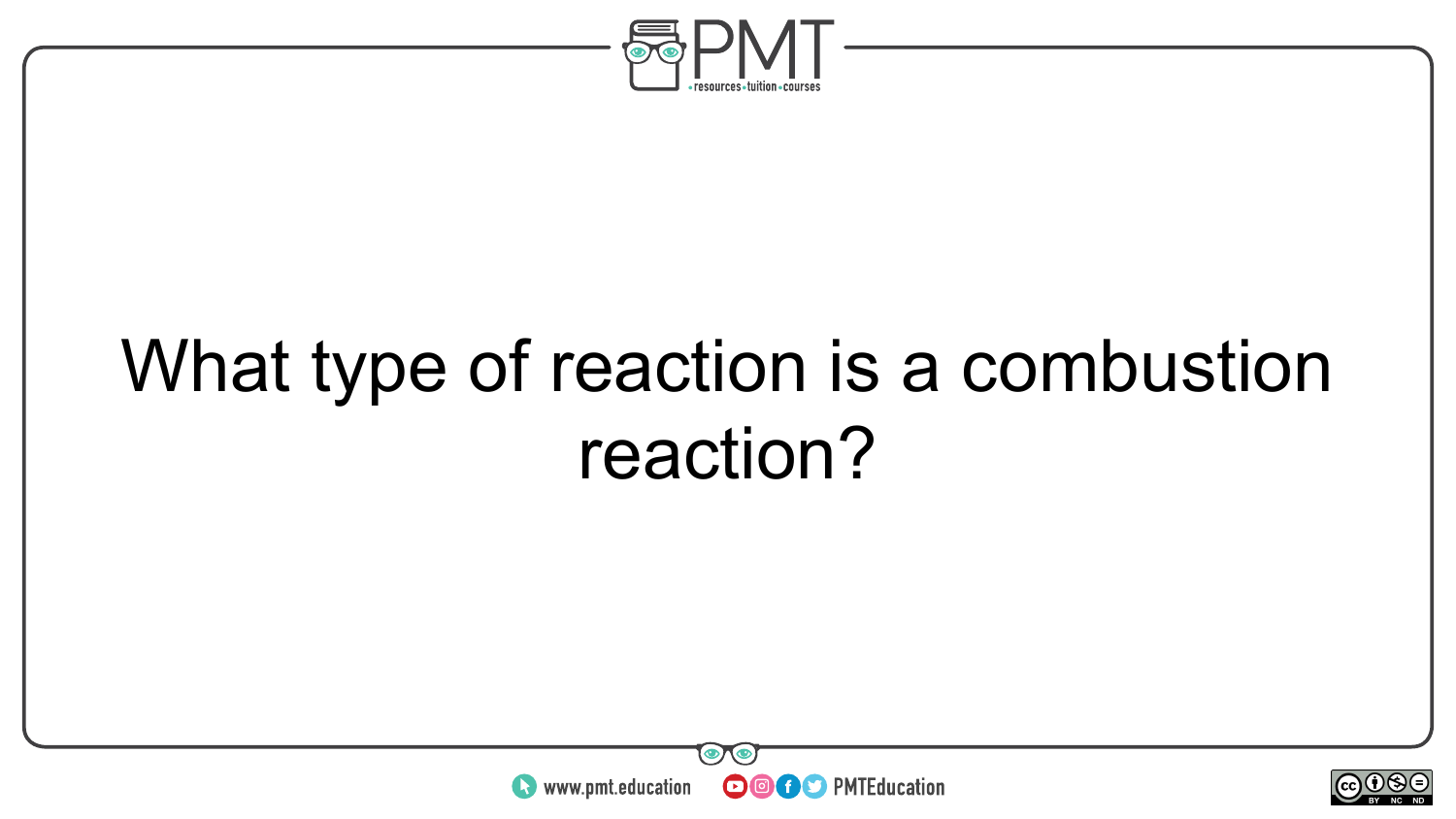

#### What type of reaction is a combustion reaction?

#### Exothermic reaction:

### Energy is transferred to the surroundings.



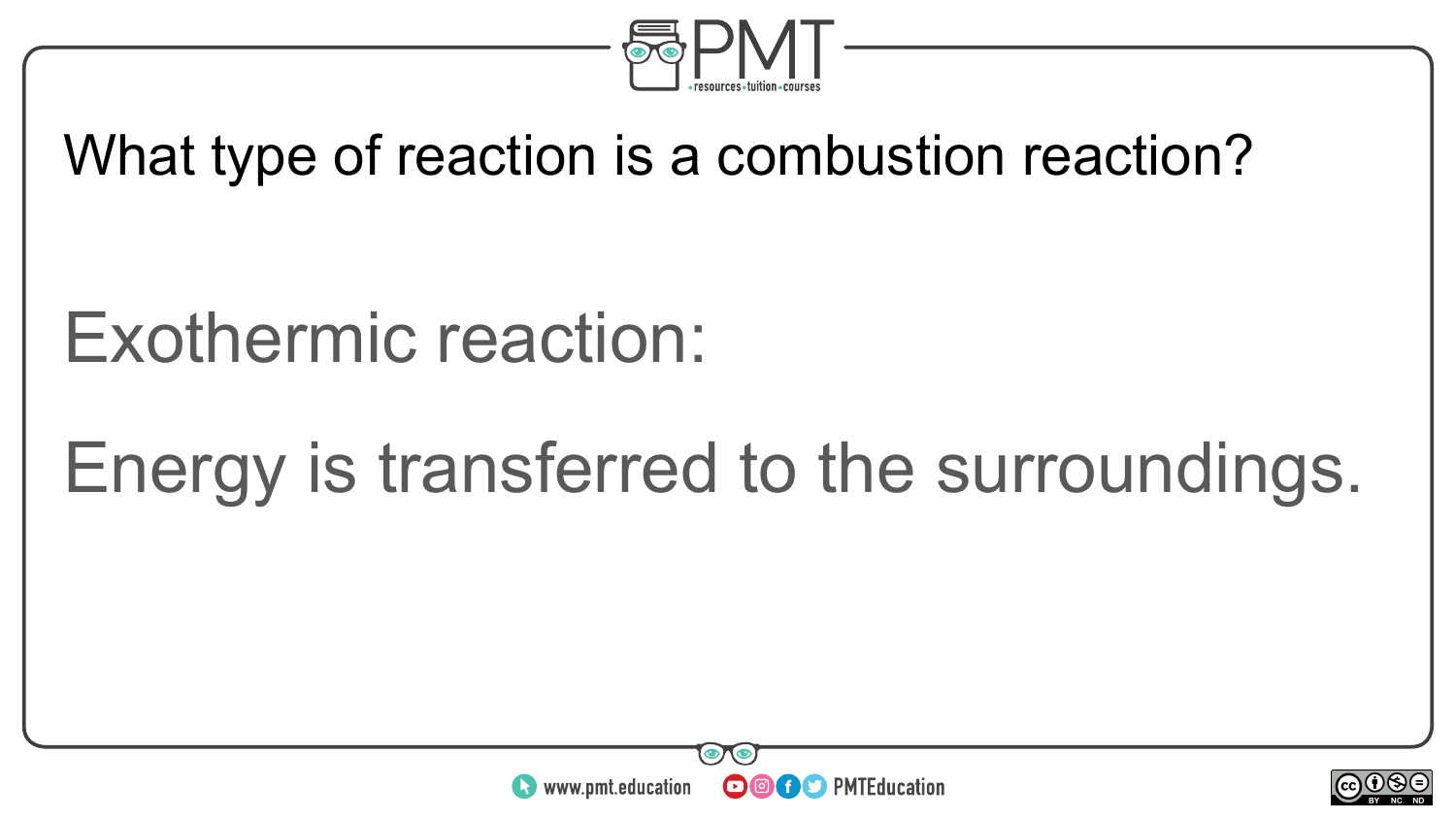

### What apparatus is required to determine the enthalpy change of combustion?



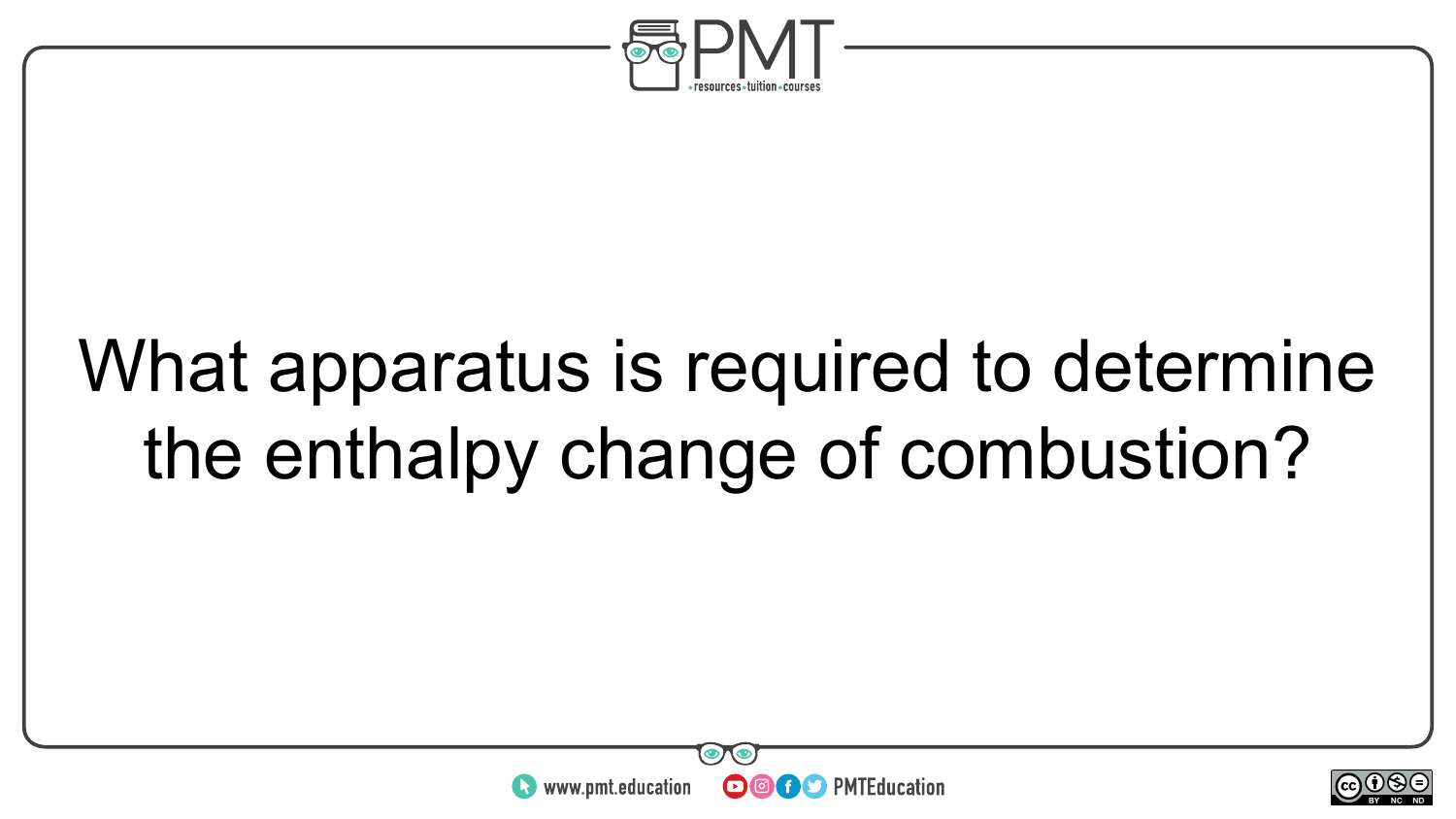

#### What apparatus is required to investigate the enthalpy change of combustion?

- Digital mass balance
- Conical flask
- Spirit burner
- Heatproof mat
- Thermometer
- Clamp and stand



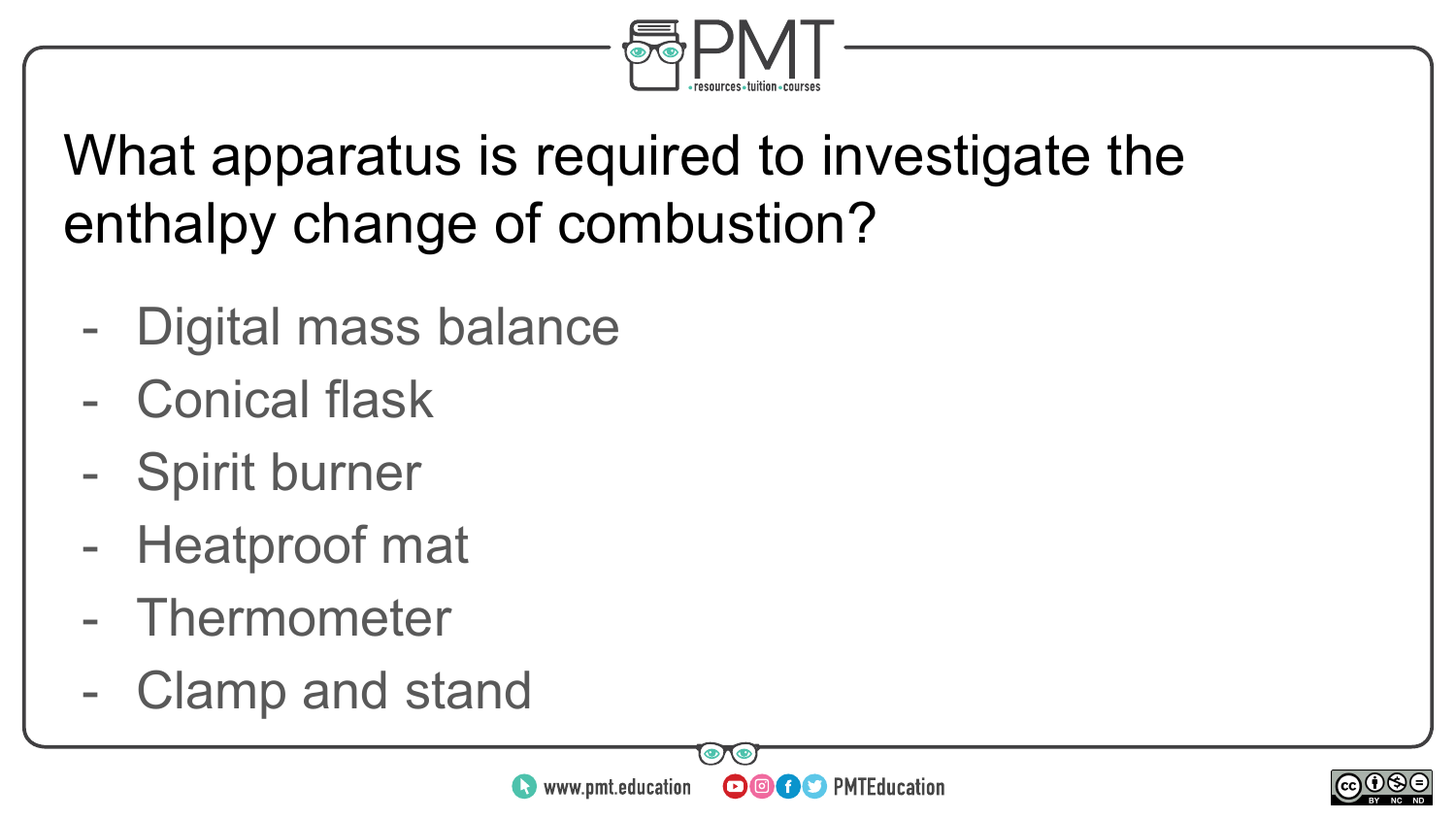

### Give the experimental procedure to investigate the enthalpy change of combustion of methanol



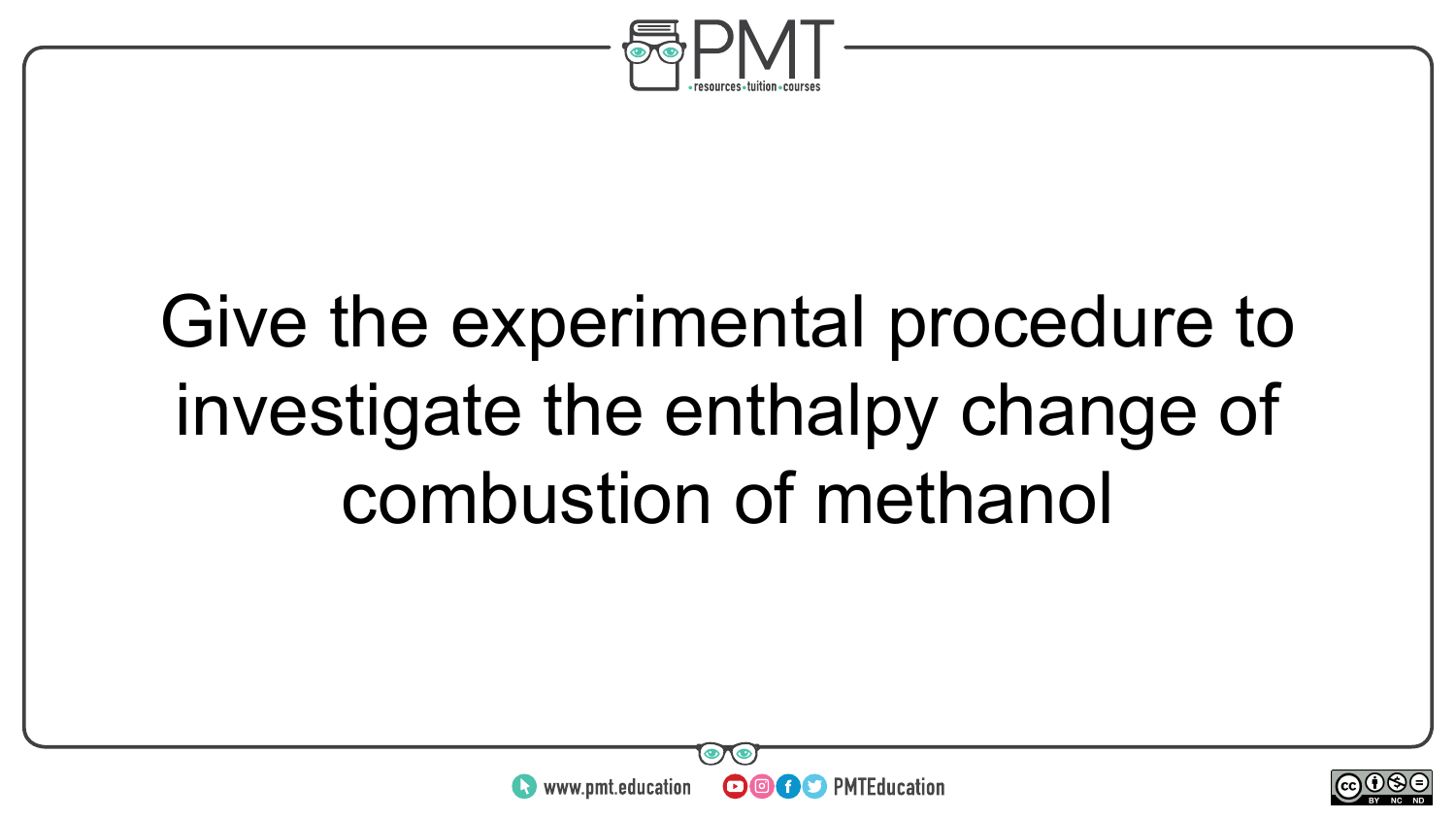

#### Give the experimental procedure to investigate the enthalpy change of combustion of methanol

- 1. Add 100  $\text{cm}^3$  of deionised water to a 250  $\text{cm}^3$  conical flask.
- 2. Place the conical flask in the clamp and position it on the stand at a height so that the spirit burner can fit underneath it.
- 3. Weigh a spirit burner and lid containing methanol. Record the mass.
- 4. Record the initial temperature of the water.
- 5. Place the spirit burner under the conical flask and light the wick.
- 6. Allow the flame to heat the water to around 40 °C.
- 7. Extinguish the flame and record the final temperature of the water.
- 8. Re-weigh the spirit burner and lid and record the mass. Calculate the mass of methanol used.
- 9. Determine the energy released by methanol and calculate the enthalpy change of combustion.

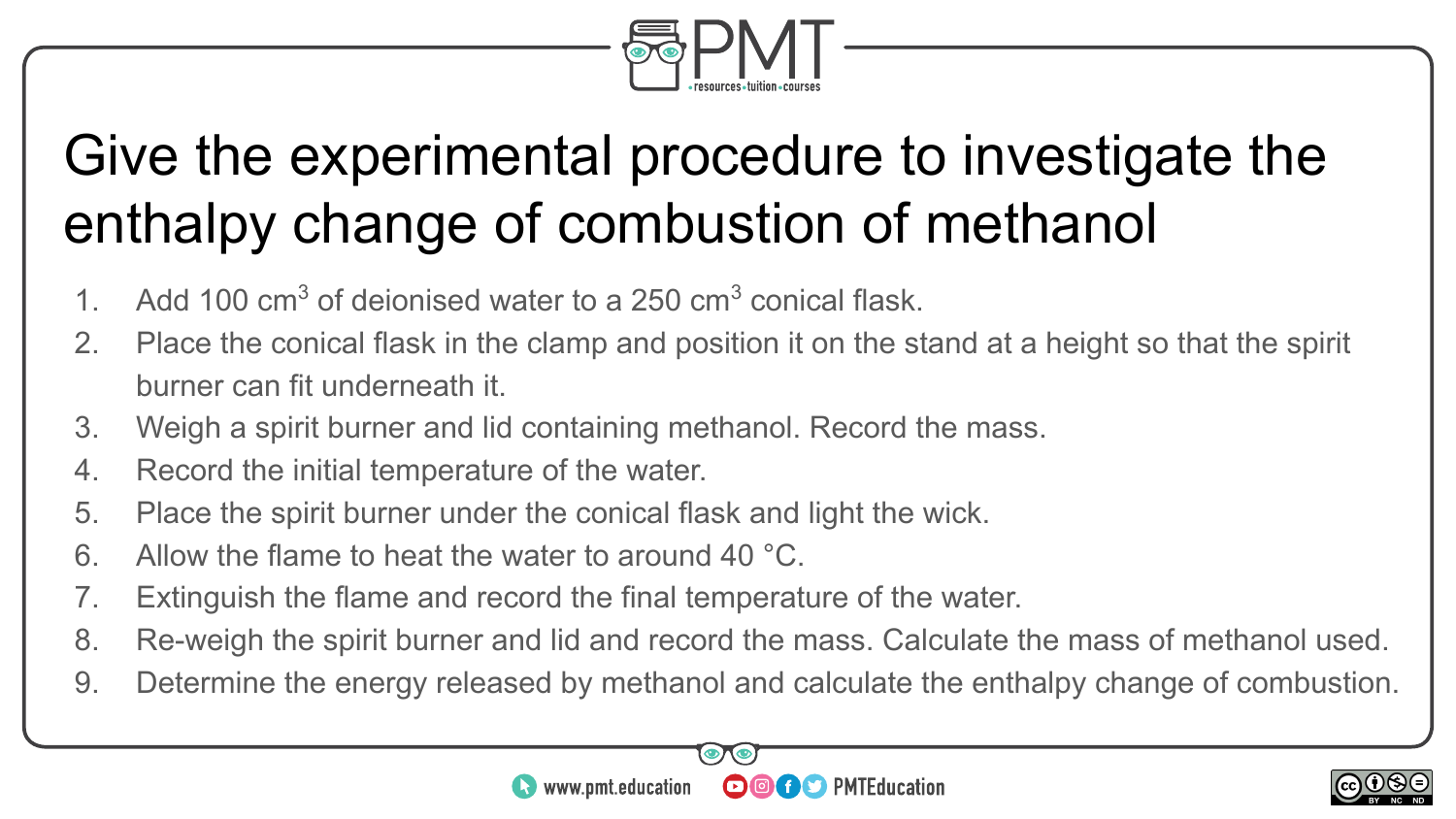

### Give the equation used to calculate enthalpy change



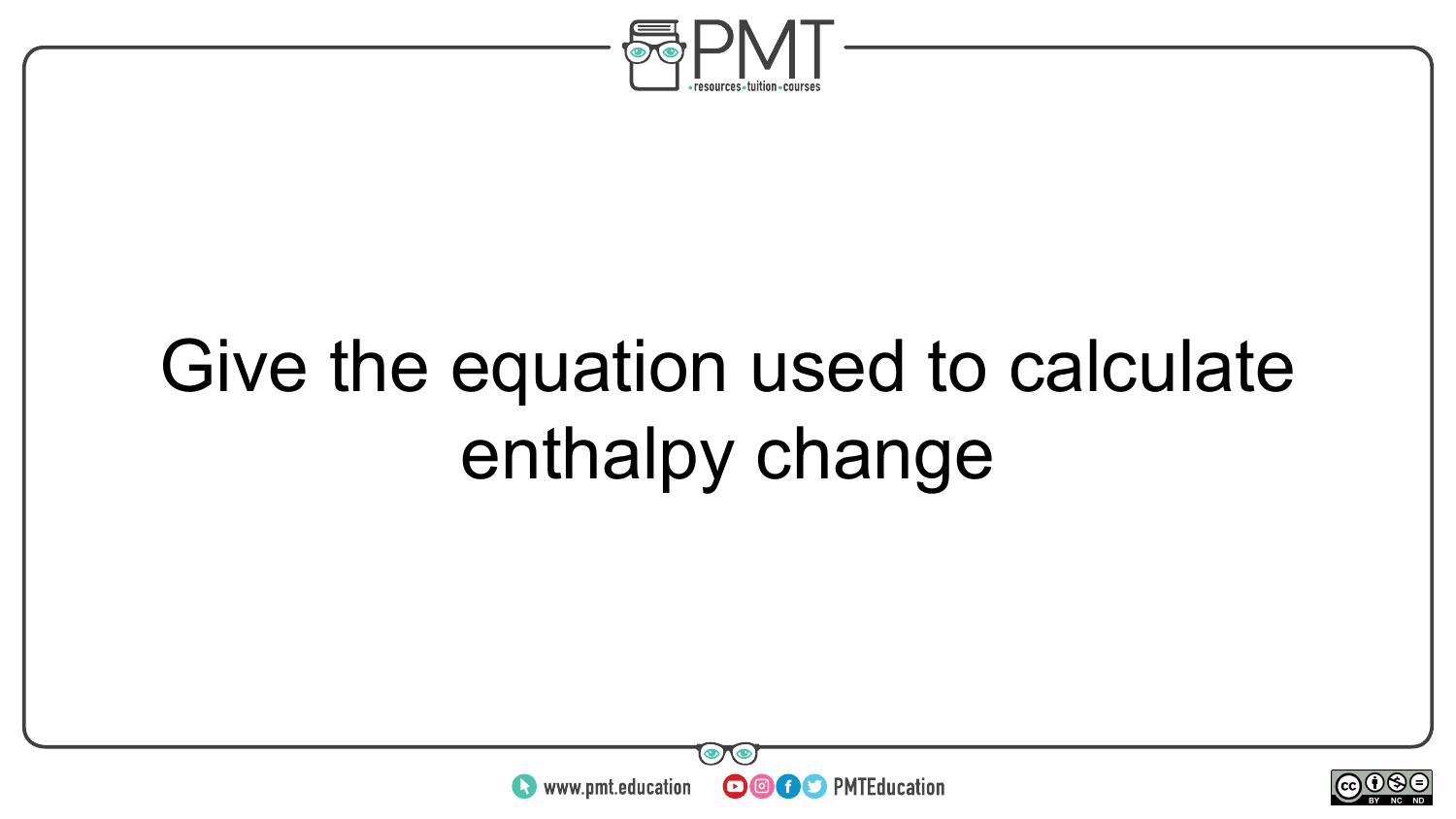

#### Give the equation used to calculate enthalpy change

## $q = mc\Delta T$

- **q** enthalpy change (J)
- **m** is the mass of the solution which changes temperature (g)
- **c** is the specific heat capacity  $(J g^{-1}K^{-1})$
- **ΔT** change in temperature of the solution (K)



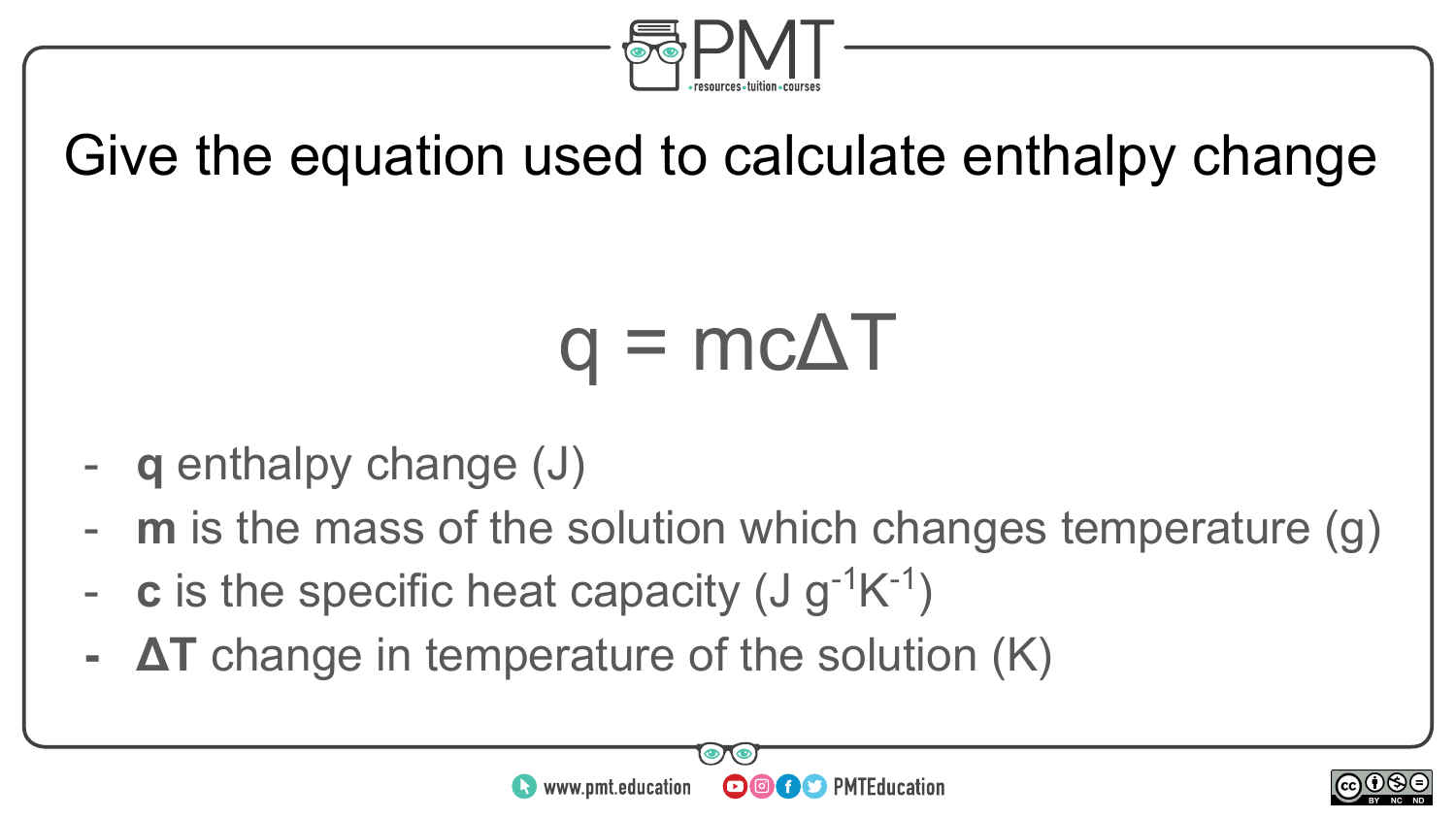

0.23 moles of a fuel raised the temperature of 100g of water from 293 K to 357 K. What is the standard enthalpy of combustion of the fuel? The specific heat capacity of water is 4.18 J  $g^{-1}K^{-1}$ .



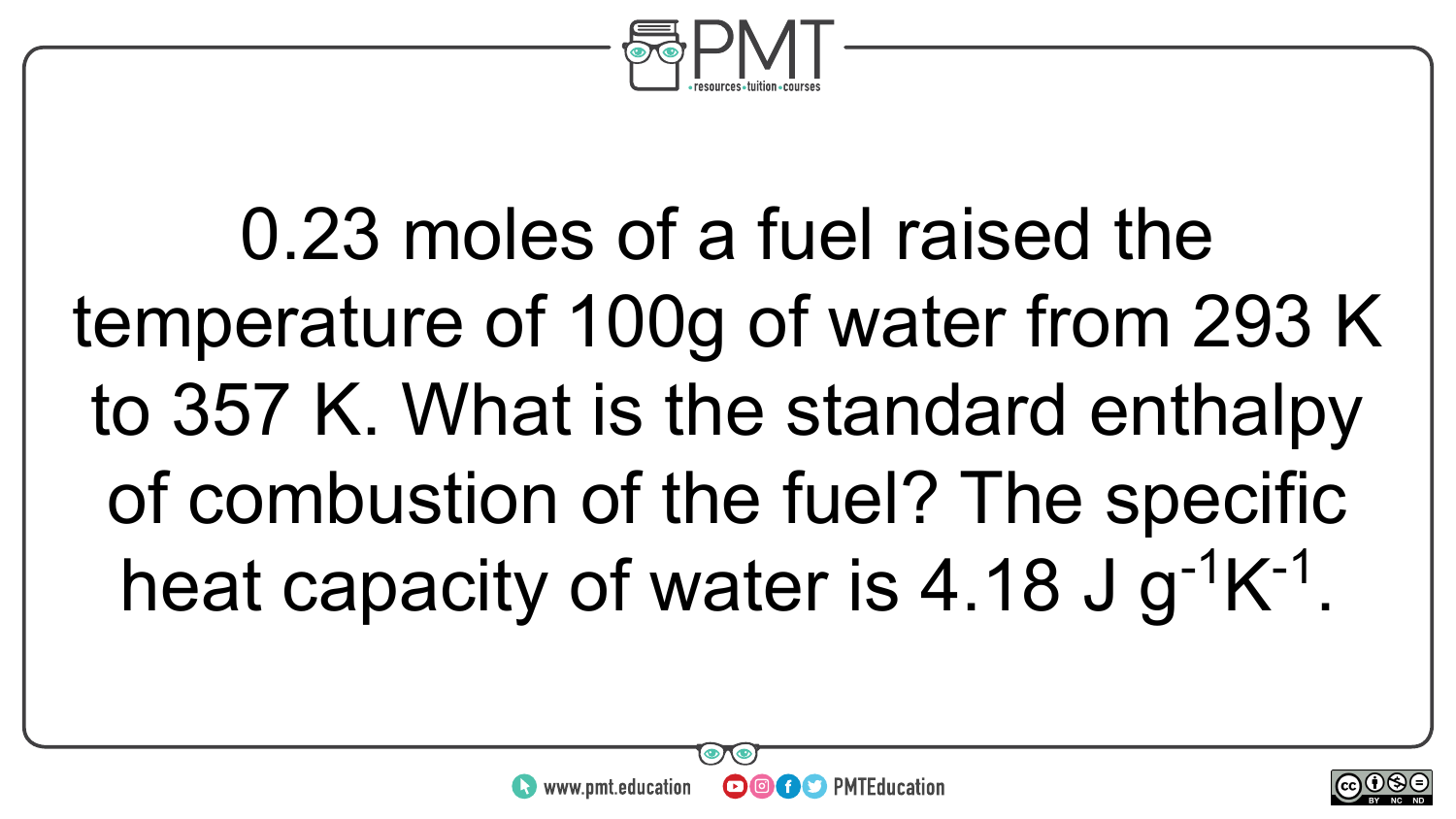

0.23 moles of a fuel raised the temperature of 100g of water from 293 K to 357 K. What is the standard enthalpy of combustion of the fuel? The specific heat capacity of water is 4.18 J  $g^{-1}K^{-1}$ .

First calculate the amount of heat given off by the fuel:  $q = mc\Delta T = 100 \times 4.18 \times$  $(357-293) = 26752$  J = 26.8 kJ

Now find the energy to burn one mole and since it is an exothermic reaction, the final value must be negative:

 $\Delta_{\rm c}$ H<sup>e</sup> = -(26.8 ÷ 0.023) = -1170 kJ mol<sup>-1</sup> (3 s.f.)



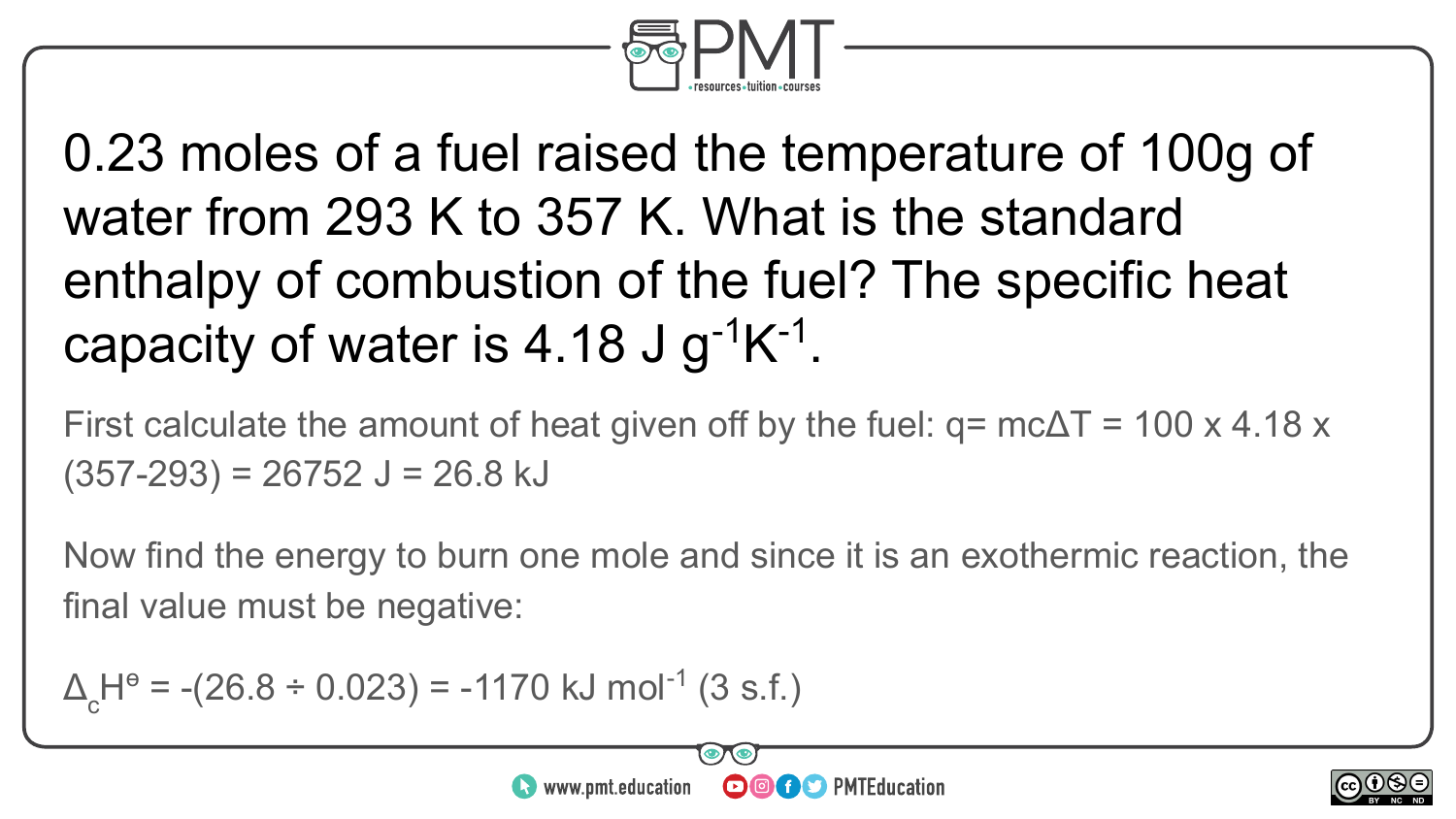

### Why is it generally hard to get accurate results in calorimetry experiments?



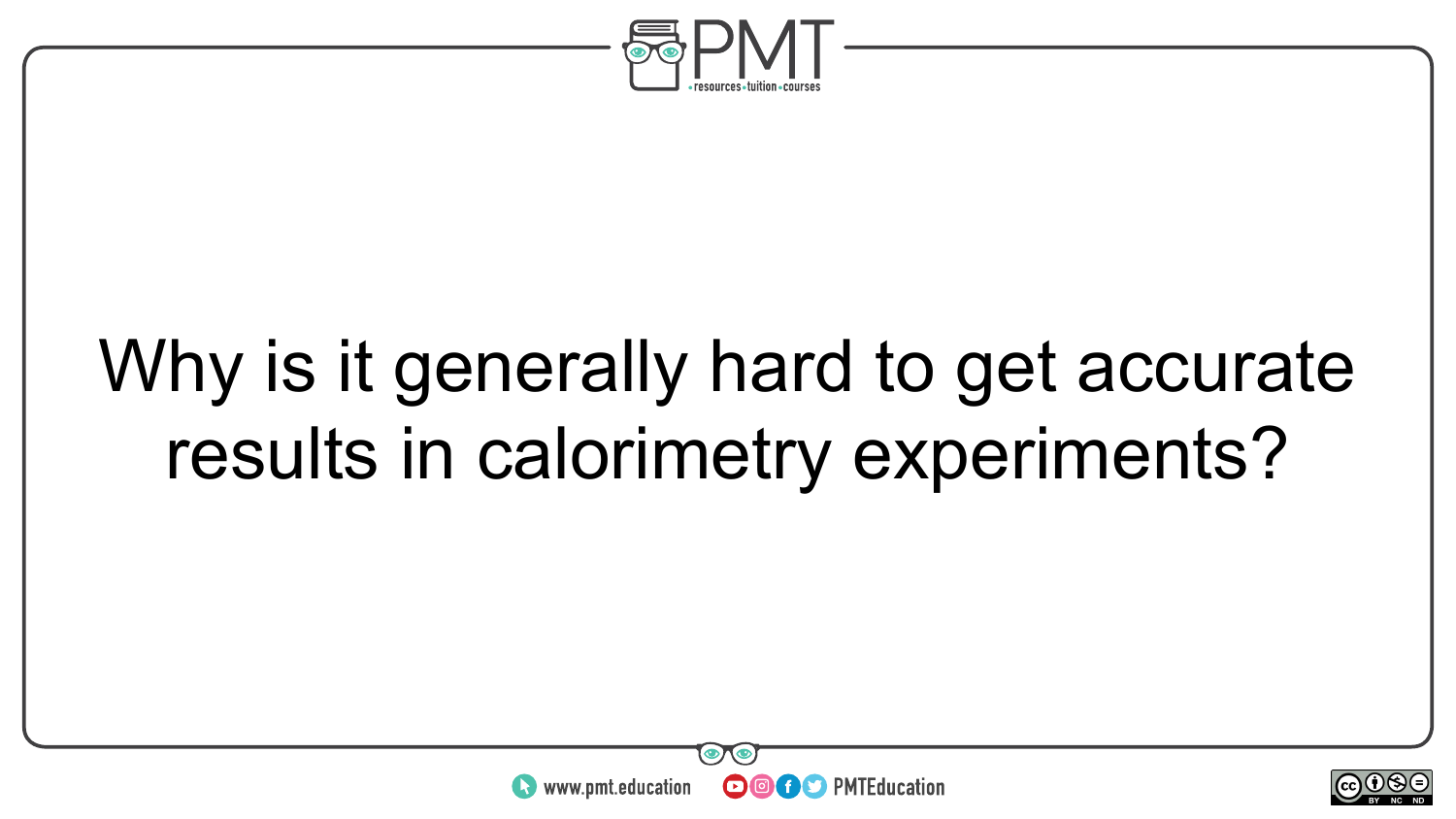

Why is it generally hard to get accurate results in calorimetry experiments?

There is always heat lost to the surroundings which means the temperature measurements are not completely accurate.



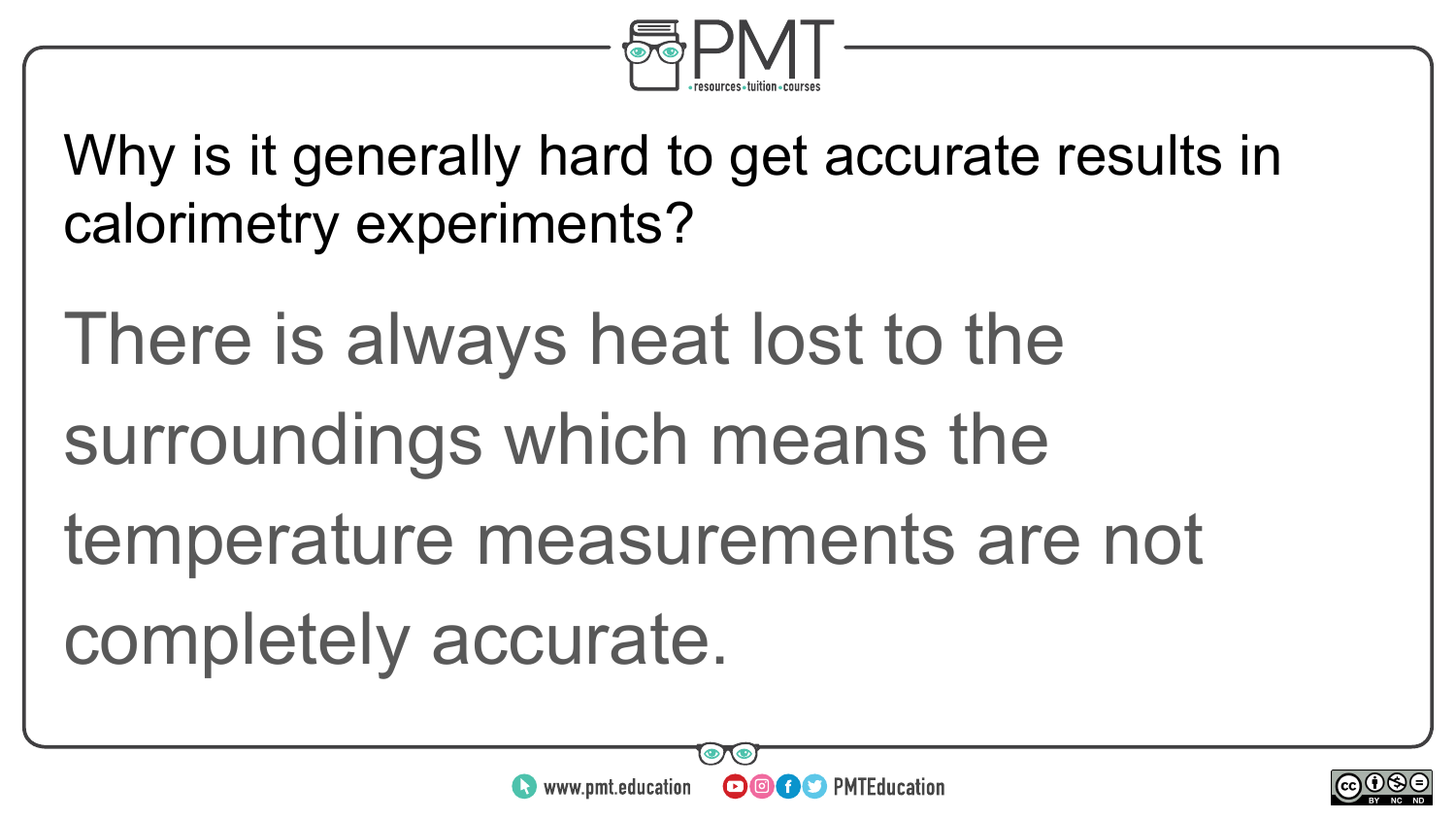

### How can you prevent heat loss to the surroundings/apparatus?



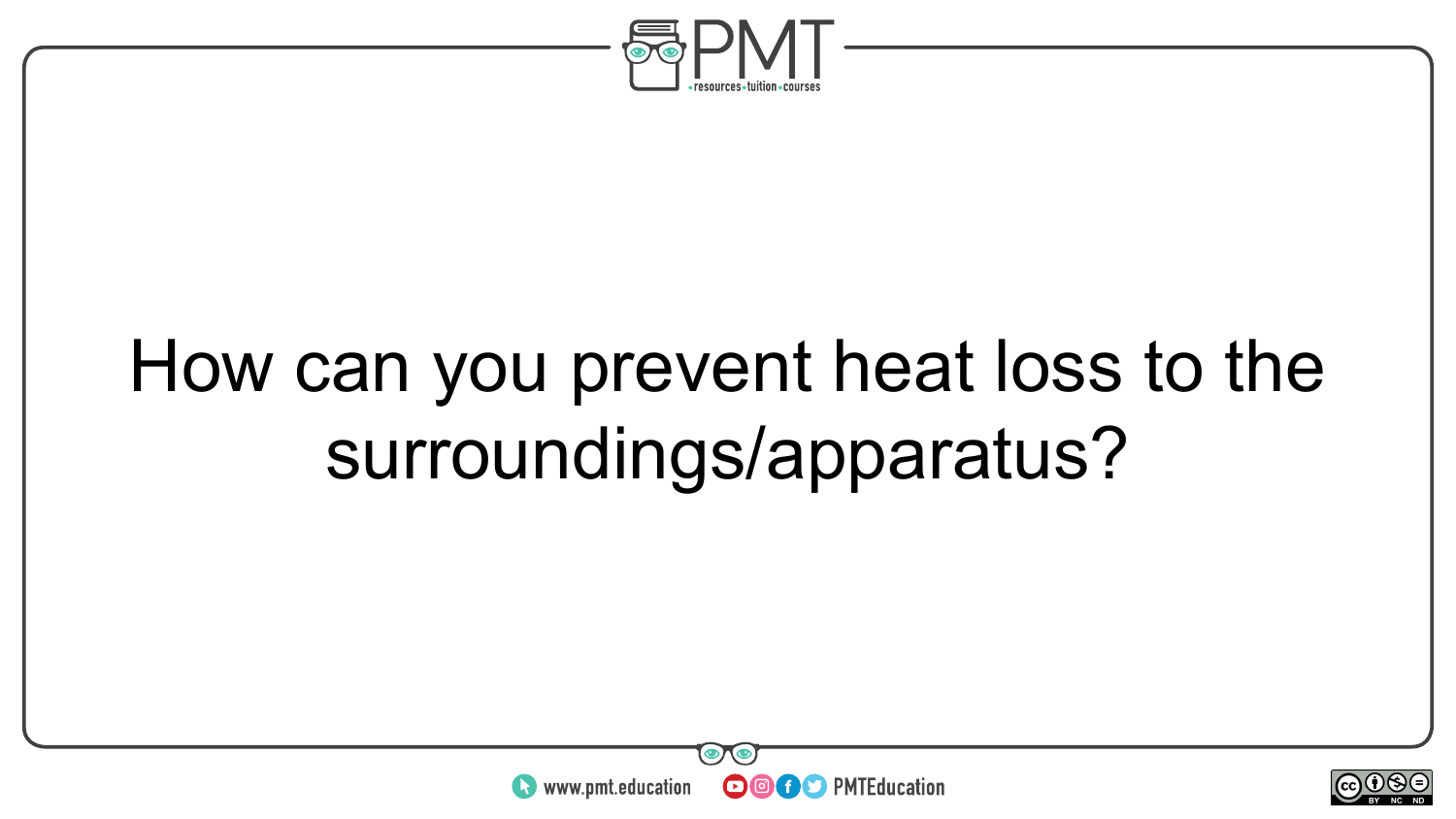

How can you prevent heat loss to the surroundings/apparatus?

- Use a copper calorimeter to hold the water.
- Place a lid on the calorimeter.
- Avoid large temperature differences between the surroundings and the calorimeter.



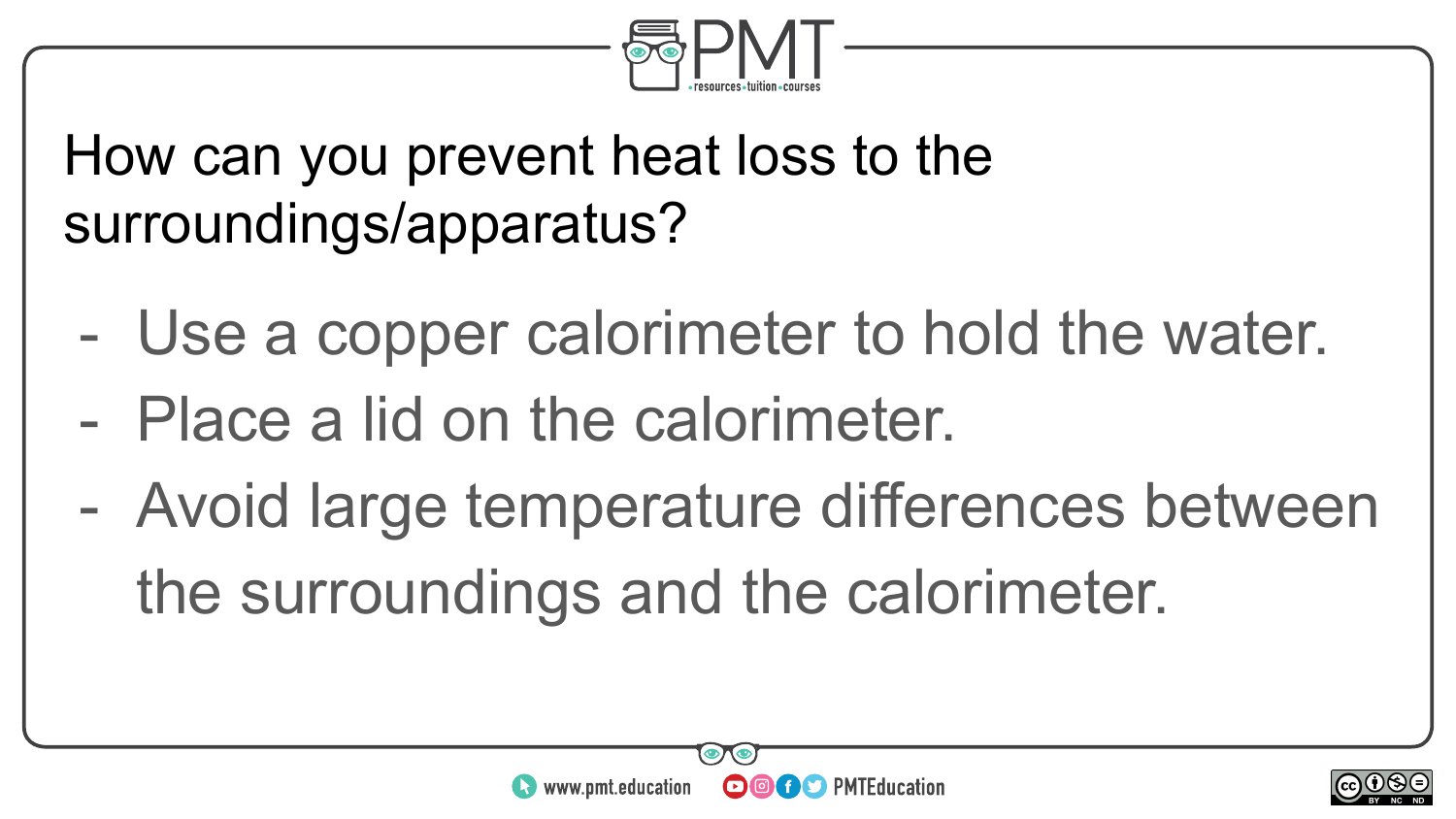

### Other than heat loss, why might the experimental enthalpy of combustion value be less exothermic than the data book value?



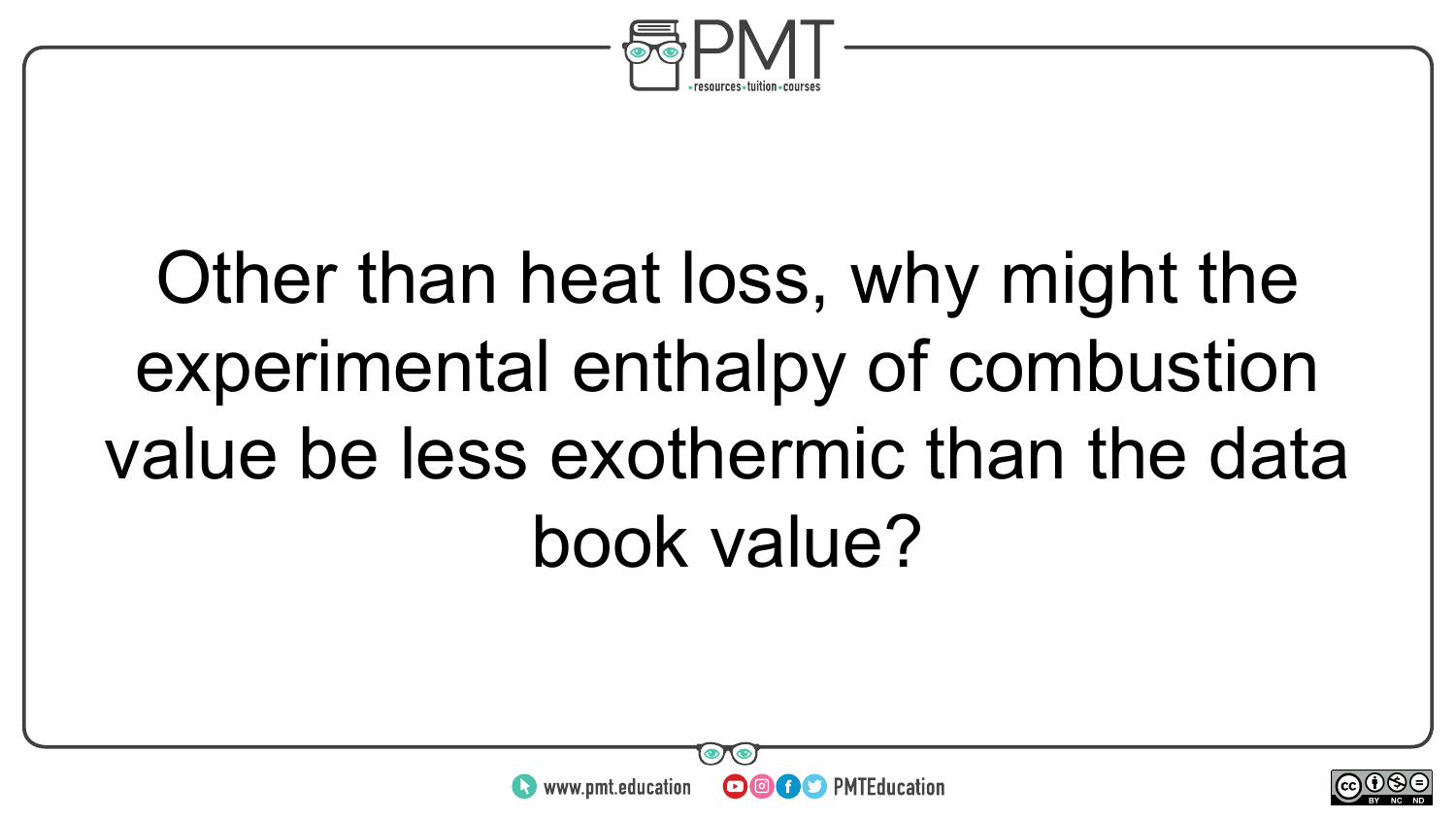

Other than heat loss, why might the experimental enthalpy of combustion value be less exothermic than the data book value?

- 1. Loss of fuel or water by evaporation.
- 2. Incomplete combustion of the fuel this could deposit soot within the burner, affecting the final mass of the fuel.
- 3. It is unlikely the reaction takes place under standard conditions - unlike the data book value.



**OCO** PMTEducation

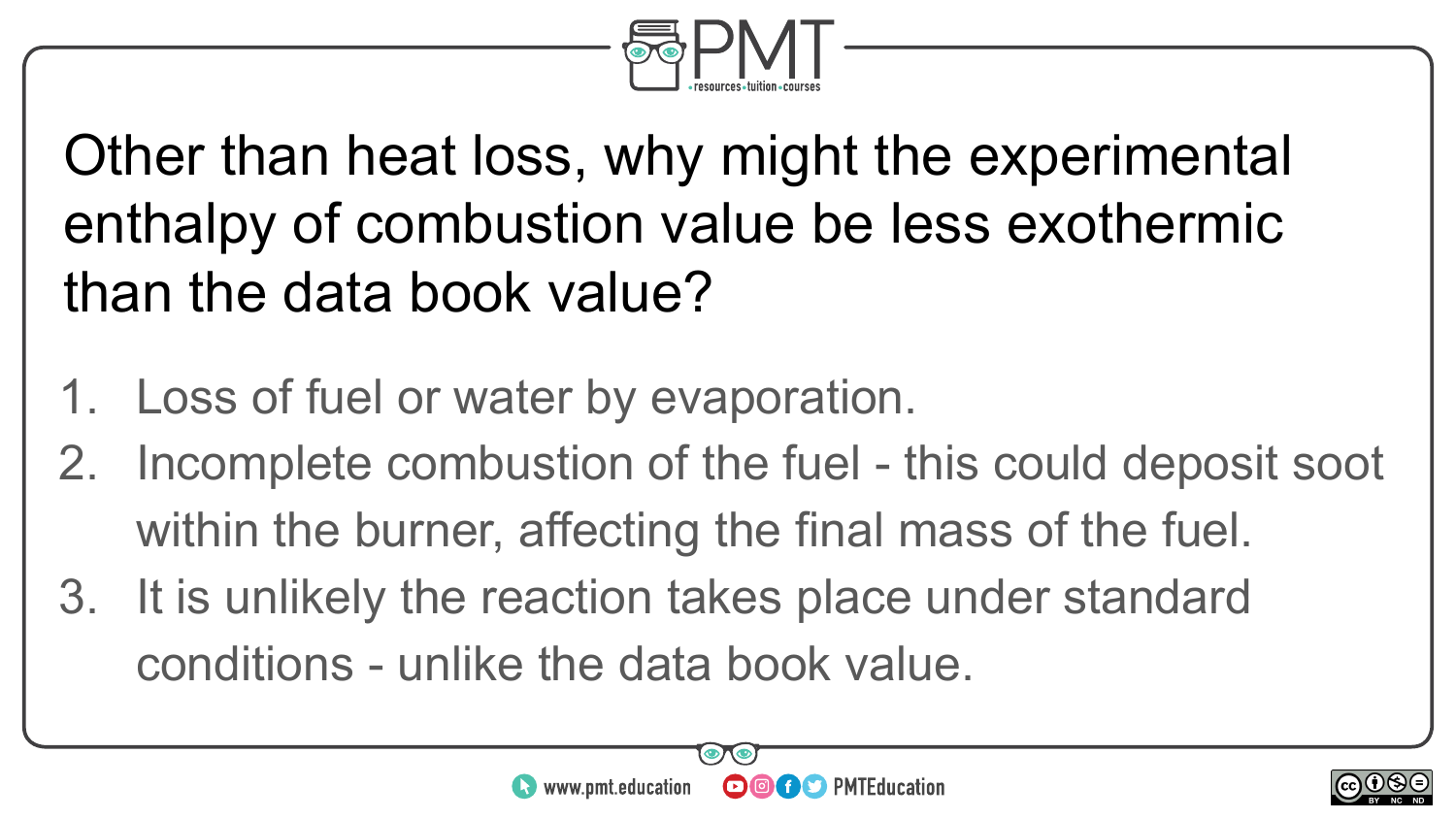

### What is the weighing by difference technique?



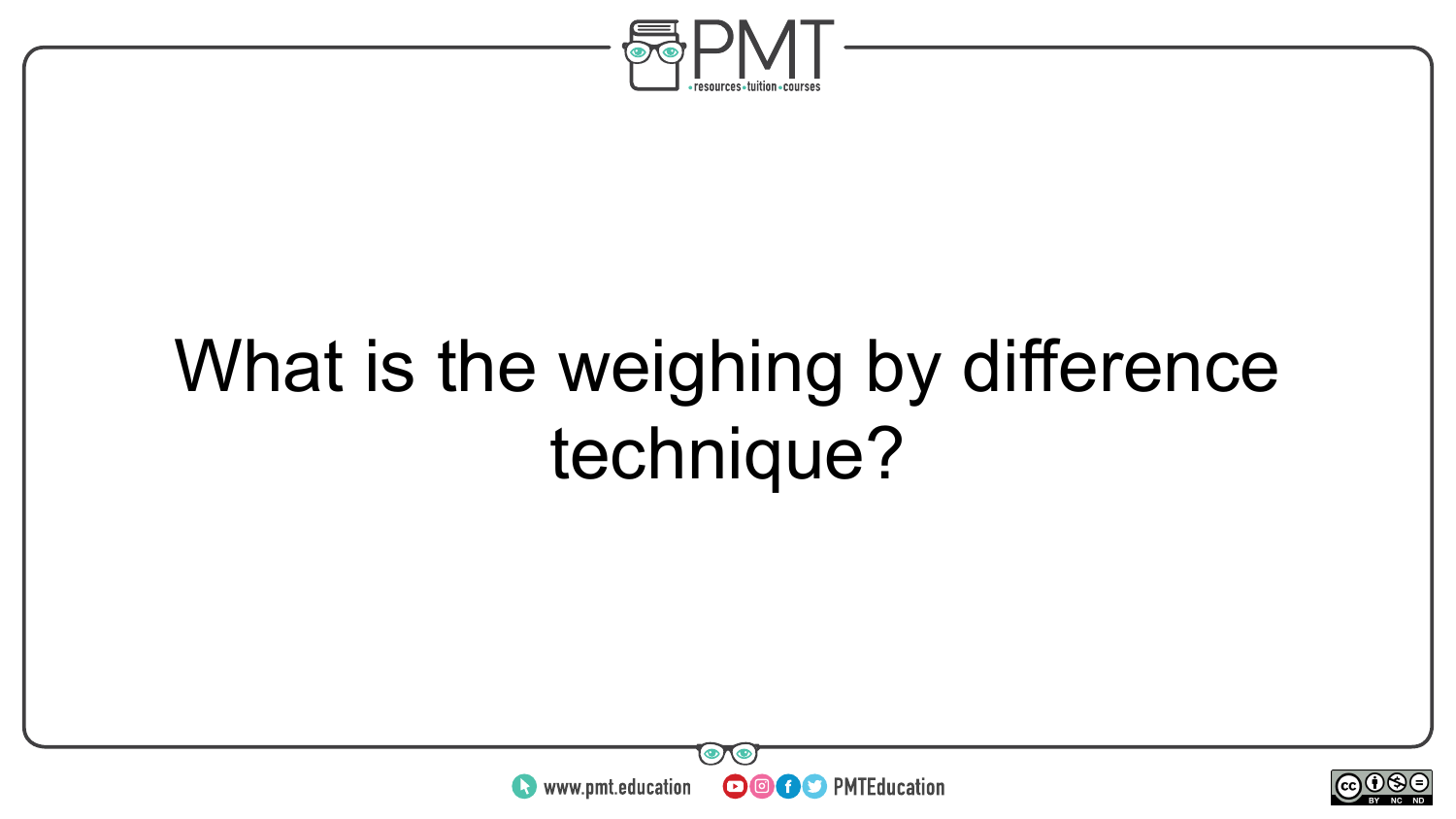

#### What is the weighing by difference technique?

The weighing by difference technique ensures the mass of fuel burned is recorded as accurately as possible.

Weigh the spirit burner with the fuel and lid and record the mass. Burn the fuel. Reweigh the burner at the end to find out exactly how much fuel was burned during the experiment.



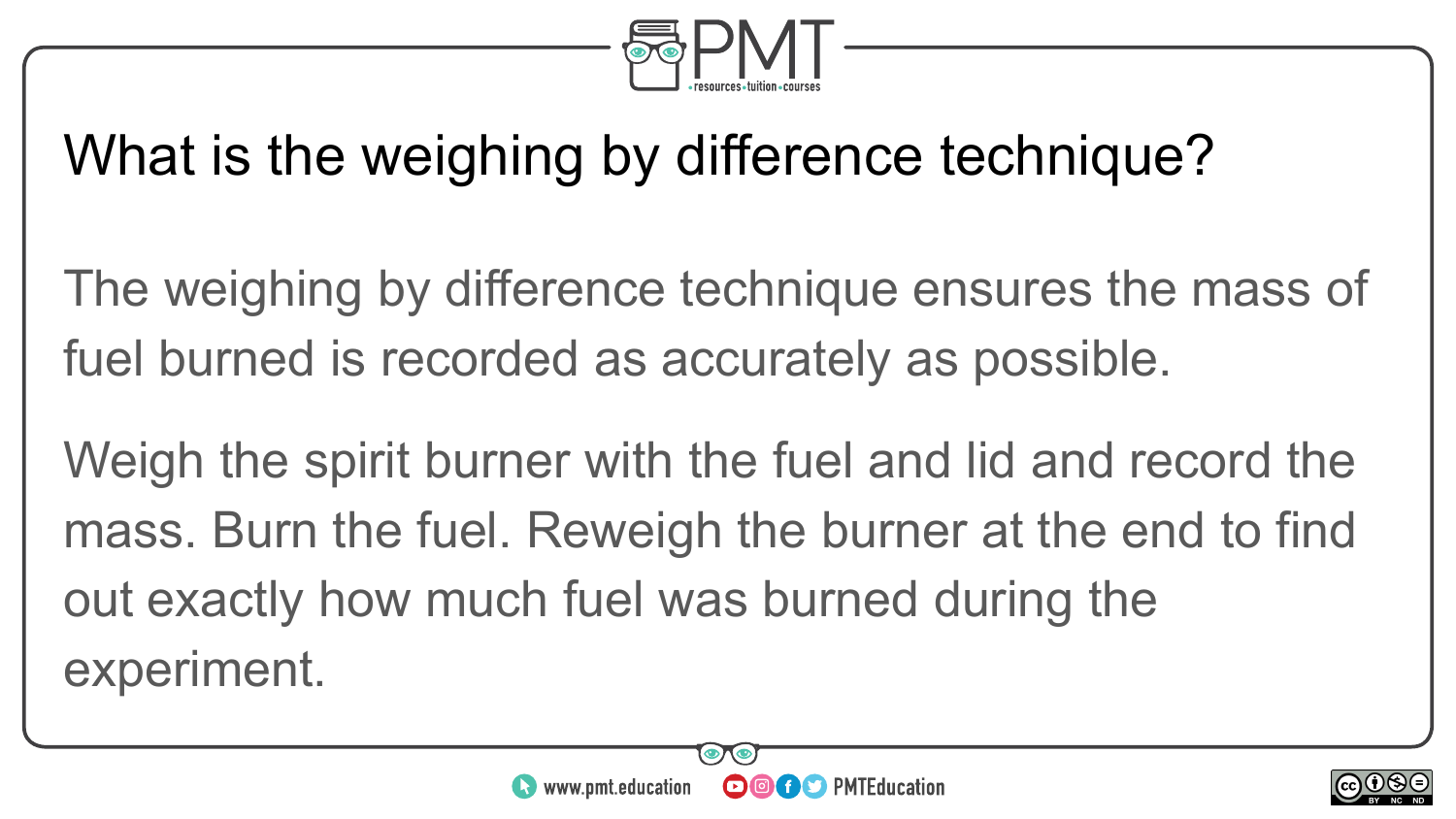

### How can you avoid incomplete combustion when investigating the enthalpy of combustion using calorimetry?